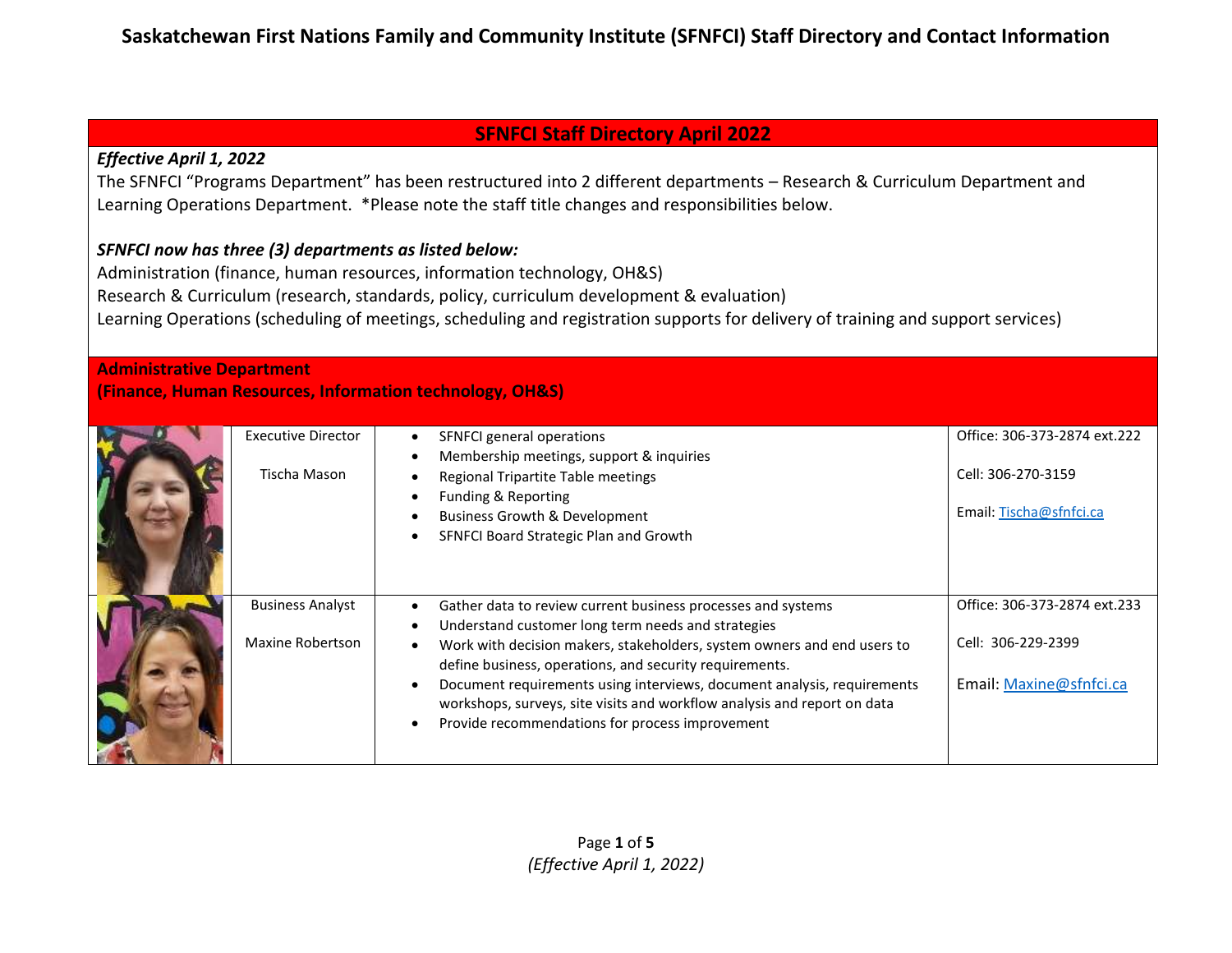|        | Director of<br>Administration | Human Resources<br>$\bullet$                                                                                                                                                                                     | Office: 306-373-2874 ext.232                       |
|--------|-------------------------------|------------------------------------------------------------------------------------------------------------------------------------------------------------------------------------------------------------------|----------------------------------------------------|
|        | Patricia Gardypie             | Finance<br><b>Information Technology</b>                                                                                                                                                                         | Cell: 306-290-1136                                 |
|        |                               | Occupational Health & Safety Management Rep<br>First Nations CFS Human Resources Working Group<br>First Nations CFS Finance Working Group                                                                        | Email: Patricia@sfnfci.ca                          |
|        |                               |                                                                                                                                                                                                                  |                                                    |
|        | <b>Finance Manager</b>        | Day-to-day finance operations<br>$\bullet$<br><b>Accounts Payables</b>                                                                                                                                           | Office: 306-373-2874 ext.228                       |
|        | Michaela Aistine              | <b>Accounts Receivables</b>                                                                                                                                                                                      | Cell: 306-981-6516                                 |
|        |                               | Payroll, Audits<br>Month/year end reporting                                                                                                                                                                      | Email: Michaela@sfnfci.ca                          |
|        |                               |                                                                                                                                                                                                                  |                                                    |
|        | Administrative<br>Assistant   | General office procedures<br>$\bullet$<br>Assist with the delivery of SFNFCI invoices via email, fax or direct mailing<br>$\bullet$<br>Assist with training, workshops, and conferences as required<br>$\bullet$ | Office: 306-373-2874 ext.221<br>Cell: 306-250-5765 |
|        | Misty Kay                     | Supporting Board of Directors and program staff<br>Assist with accounts receivable and invoicing as necessary<br>$\bullet$<br>Other duties as required for the efficient operation of SFNFCI<br>$\bullet$        | Email: misty@sfnfci.ca                             |
|        | <b>IT Coordinator</b>         |                                                                                                                                                                                                                  |                                                    |
|        |                               |                                                                                                                                                                                                                  |                                                    |
|        | Vacant                        |                                                                                                                                                                                                                  |                                                    |
| Vacant |                               |                                                                                                                                                                                                                  |                                                    |
|        |                               |                                                                                                                                                                                                                  |                                                    |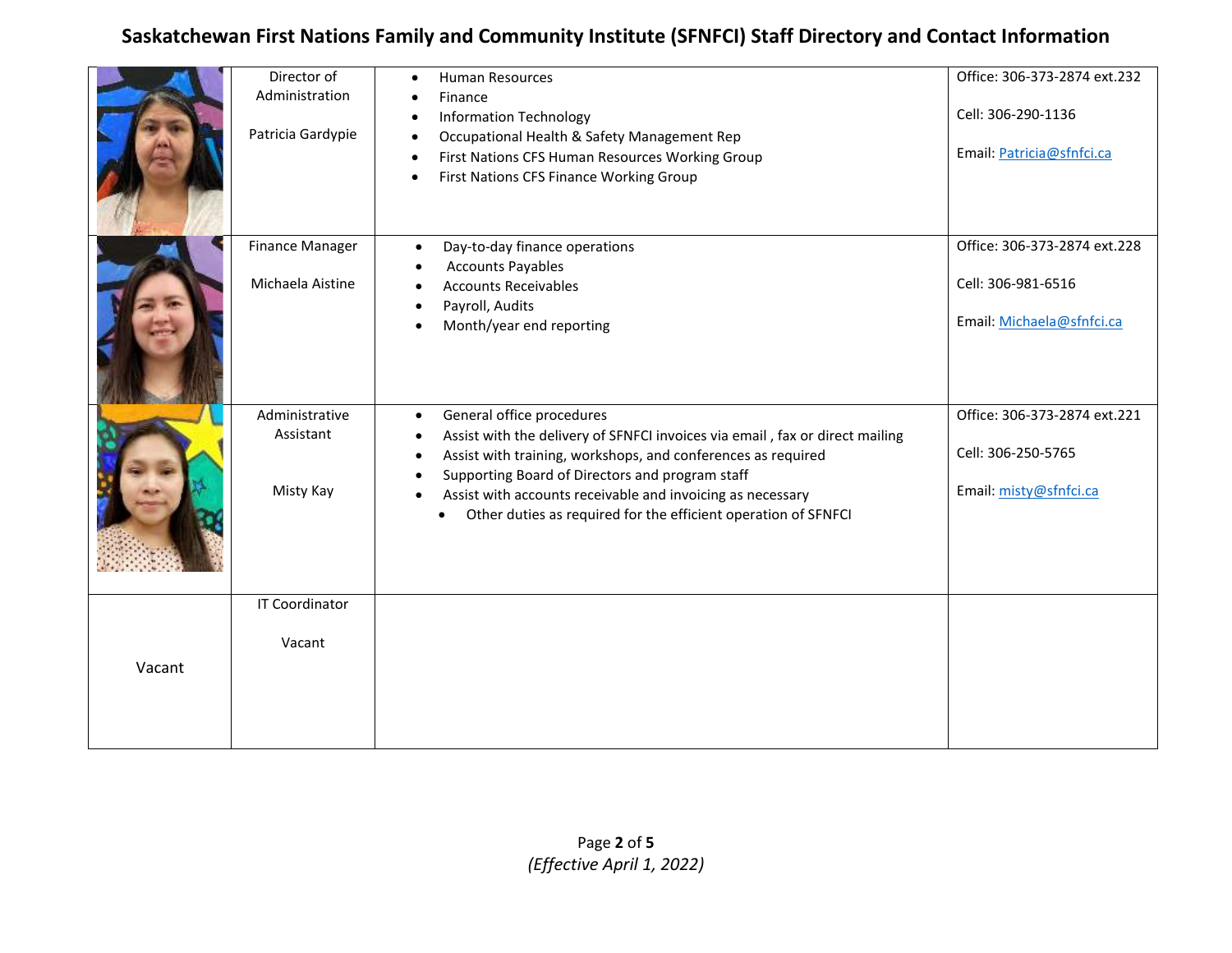| <b>Research &amp; Curriculum Department</b><br>(Research, standards, policy, curriculum development & evaluation) |                                                                     |                                                                                                                                                                                                                                                     |                                                                                |
|-------------------------------------------------------------------------------------------------------------------|---------------------------------------------------------------------|-----------------------------------------------------------------------------------------------------------------------------------------------------------------------------------------------------------------------------------------------------|--------------------------------------------------------------------------------|
|                                                                                                                   | Director of<br>Research &<br>Curriculum<br>Shelley Thomas<br>Prokop | Supervising Research & Curriculum<br>$\bullet$<br>Program development, standards, policy<br>Curriculum Development<br><b>Disabilities</b>                                                                                                           | Office: 306-373-2874 ext.227<br>Cell: 306-230-7089<br>Email: Shelley@sfnfci.ca |
|                                                                                                                   | Curriculum<br>Developer<br><b>Scott Stephens</b>                    | Manages all aspects of curriculum development<br>$\bullet$<br>Collaboratively designs and develops curriculum content, training materials,<br>training modules, teaching aids<br>Development, editing, quality control, and production of curricula | Office: 306-373-2874 ext.229<br>Cell: 306-292-9496<br>Email: Scott@sfnfci.ca   |
| Vacant                                                                                                            | <b>Disabilities</b><br>Researcher<br>Vacant                         |                                                                                                                                                                                                                                                     |                                                                                |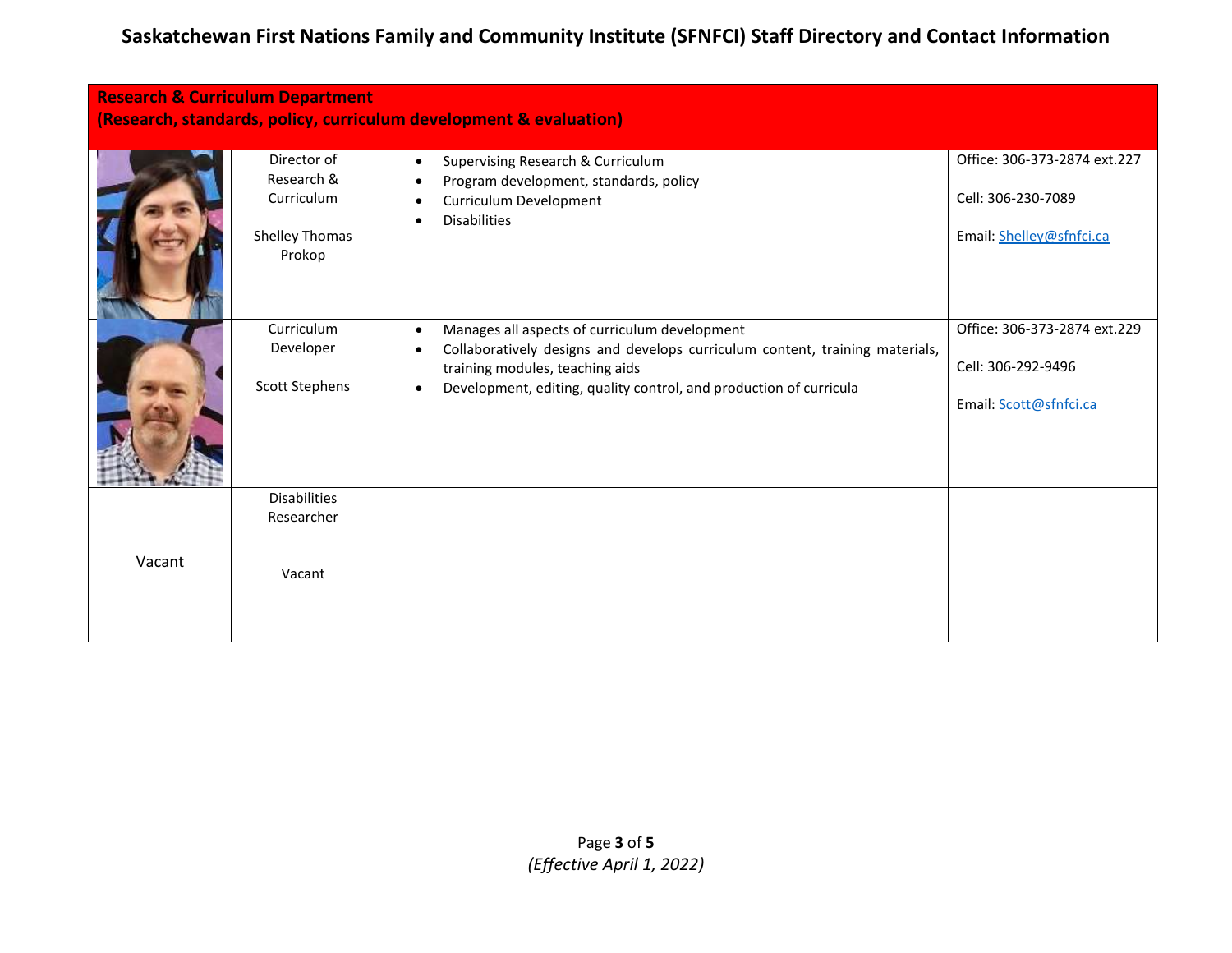| <b>Learning Operations Department</b><br>(Scheduling of meetings, scheduling and registration supports for delivery of training and support services) |                                                         |                                                                                                                                                                                                                                                                      |                                                                        |
|-------------------------------------------------------------------------------------------------------------------------------------------------------|---------------------------------------------------------|----------------------------------------------------------------------------------------------------------------------------------------------------------------------------------------------------------------------------------------------------------------------|------------------------------------------------------------------------|
| Vacant                                                                                                                                                | Director of Learning<br>Operations<br>Vacant            |                                                                                                                                                                                                                                                                      |                                                                        |
|                                                                                                                                                       | Learning &<br>Operations<br>Consultant<br>Dave Bird     | Prevention program and services<br>$\bullet$<br>Income Assistance - On-Reserve Income Assistance program and service<br>support for IA workers<br>Caregivers - Caregivers within First Nations Child and Family Services program<br>$\bullet$<br>and service support | Office: 306-373-2874<br>Cell: 306-380-2473<br>Email: David@sfnfci.ca   |
|                                                                                                                                                       | Learning &<br>Operations<br>Consultant<br>Juanita Wolfe | Group Home program and services support<br>$\bullet$<br>Youth Transition Resources and services support<br>First Nations Shelters program and services support<br>First Nations Child and Family Services Board of Director Training<br>$\bullet$                    | Office: 306-373-2874<br>Cell: 306-281-2381<br>Email: Juanita@sfnfci.ca |